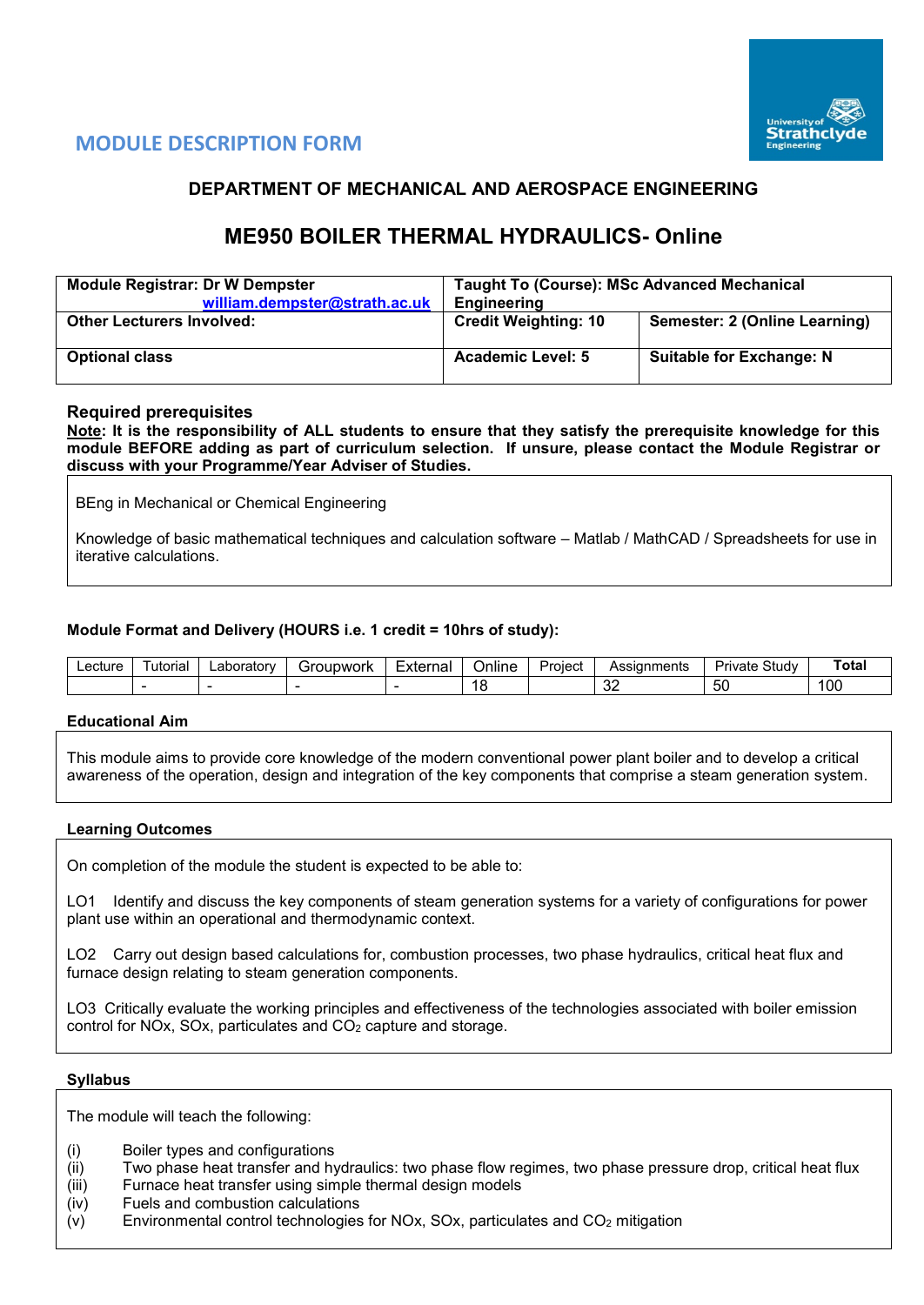## **Criteria**

For each of the Module Learning Outcomes the following criteria will be used to make judgements on student learning:

#### **LO1 Identify and discuss the key components of boiler systems for a variety of boiler configurations for power plant use within an operational and thermodynamic context**

C1 The ability to identify and explain the principles of operation of the main components of a boiler system

C2 The ability to explain the reasons for different power plant boiler designs

C3 The ability to explain from a thermodynamic viewpoint the role of Boiler components and the relationship to power plant efficiency

#### **LO2 Carry out design based calculations for, combustion processes, Furnace and two phase hydraulics relating to boiler components**.

C1 The ability to apply basic calculation methods for fuel classification, air fuel ratios, and flue gas compositions.

C2 The ability to explain the operating principle for the various hydraulic system used in boiler plant.

C3 The ability to apply basic calculation methods to identify two phase flow regimes, two phase pressure drop, and critical heat flux conditions

C4 The ability to apply basic calculation methods for furnace geometry design using simple zero-dimensional models

#### **LO3 Critically evaluate the working principles and effectiveness of the technologies associated with boiler emission control for NOx, SOx, particulates and CO<sub>2</sub> reduction**

C1 The ability to explain the operating principles and effectiveness of technologies for NOx reduction.

C2 The ability to explain the operating principles and effectiveness of technologies for SOx reduction.

C3 The ability to explain the operating principles and effectiveness of technologies for particulate reduction.

C4 The ability to explain the operating principles and effectiveness of technologies for  $CO<sub>2</sub>$  capture and storage

The standards set for each criterion per Module Learning Outcome to achieve a pass grade are indicated on the assessment sheet for all assessment.

## **Principles of Assessment and Feedback**

*(within Assessment and Feedback Policy at: <https://www.strath.ac.uk/professionalservices/staff/policies/academic/> )*

(i) Identification of goals and performance: model solutions provided for all calculation techniques. Coursework exercises provided with detailed assessment criteria.

(ii) Time and effort: Students provided with a study planner with key learning milestones identified

(iii) Communication with students is primarily by email where response times range from immediate to within a few days depending on scale of question.

(iv) Student to student or teacher to student dialogue is encouraged through online class discussion forums and is monitored by lecturer

(v) Coursework submission timing and format has been devised to suit the part time student since this is the dominant mode of study for the MSc class.

(vi) Coursework focussed feedback forms are provided and analysed at the end of each coursework. Lecturer investigates teaching and learning issues at the end of each coursework with spot checks via student interviews.

## **Assessment Method(s) Including Percentage Breakdown and Duration of Exams** *(individual weightings)*

|        |          | <b>Examination</b> |                      |        | <b>Coursework</b> |        | <b>Practical</b> | <b>Project</b> |           |
|--------|----------|--------------------|----------------------|--------|-------------------|--------|------------------|----------------|-----------|
| Number | Month(s) | <b>Duration</b>    | <b>Weighting</b>     | Number | Weiahtina         | Number | Weiahtina        | Number         | Weighting |
|        |          |                    |                      |        | 20%, 20%,         |        |                  |                |           |
|        |          |                    |                      |        | 20%, 40%          |        |                  |                |           |
|        |          |                    | LO2. LO3<br>$*$ LO1. |        |                   |        |                  |                |           |

*\* L/Os: Indicate which Learning Outcomes (L01, L02, etc) are to be assessed by exam/coursework/practical/project as required.*

**Coursework / Submissions deadlines (***academic weeks***):**

Coursework submissions in semester 2 - weeks 4, 6, 8 and exam period

## **Resit Assessment Procedures:**

Submission of alternative ^^coursework prior to commencement of the August exam diet.

**^^Students must contact the module Registrar for details as soon as results confirm that a resit is required.**

### **PLEASE NOTE:**

**Students must gain a summative mark of 50% to pass the module. Students who fail the module at the first attempt will be re-assessed prior to the August diet. This re-assessment will consist entirely of coursework. No marks from any previous attempts will be transferred to a new resit attempt.**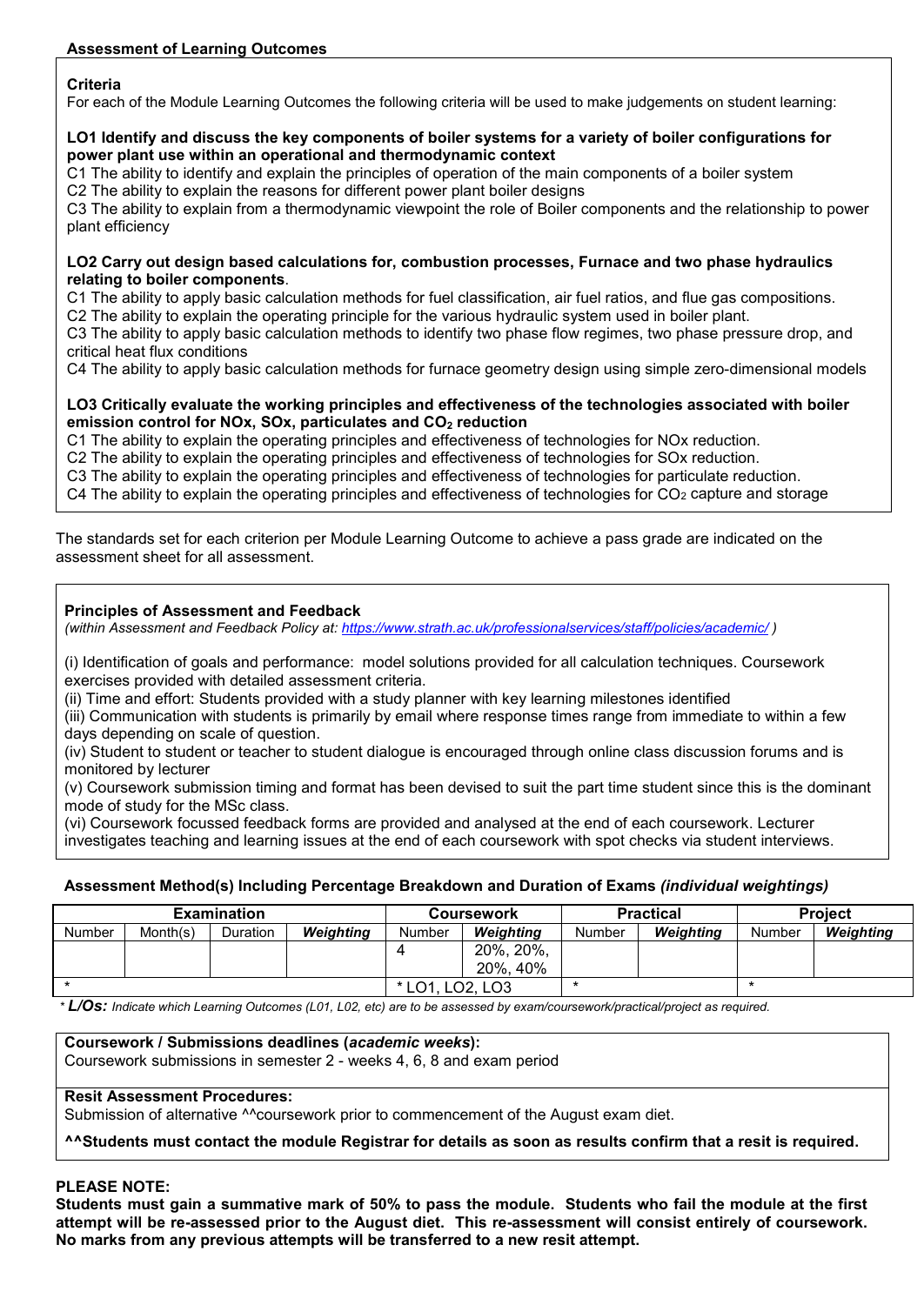### **Recommended Reading**

**\*\*\*Purchase recommended \*\*Highly recommended reading \*For reference (do NOT purchase)**

\*\* Basu P., Kefa C.,Jestin L., Boilers and Burners: Design and Theory, Springer, 2000

*\*\** Steam, Its Generation and Use, Babcock and Wilcox Publications, 41 edition

#### **Additional Student Feedback**

*(Please specify details of when additional feedback will be provided)*

| Date          | <b>Ime</b>             | Room<br>.No                                                       |
|---------------|------------------------|-------------------------------------------------------------------|
| reguest<br>∪n | Email<br>arrange<br>το | l feedback session available :<br>on request<br><b>Individual</b> |

Session: 2021/22

#### **Approved:**

**Course Director Signature: E Henderson**

**Date of Last Modifications: 02/09/2021**

(Updated July 2021)